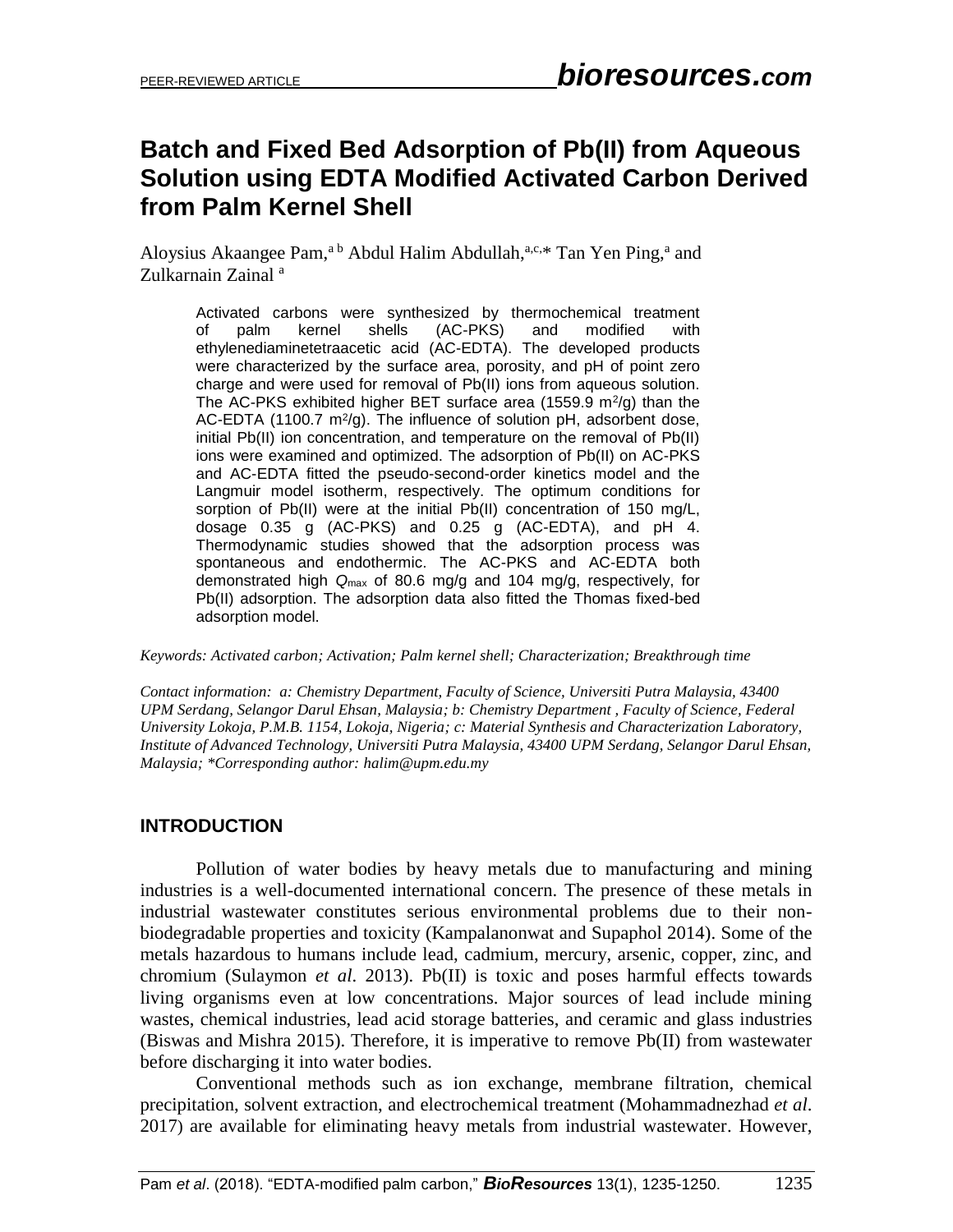these techniques have inherent limitations and collateral effects, such as high cost of operation, secondary pollution due to the addition of chemicals in the treatment, and low efficiency (Ding *et al*. 2016). Therefore, the search for efficient and cost-effective remedies is necessary. Adsorption onto suspended particles (solid/liquid interface) is one strategy to eliminate these metallic species. Adsorbents have attracted wide attention in recent years because of the universality of materials and the high efficiency of adsorption (Ding *et al*. 2016), high sorption capacity, cost-effectiveness ratio, and renewability (Tofan *et al*. 2011). Several researchers have examined the feasibility of cheaper substitutes for the preparation of activated carbon in order to eliminate heavy metals from industrial wastewaters either by physical or chemical means, using a variety of starting material such as *Jatropha curcas* fruit shell (Tongpoothorn *et al*. 2011), pine cones (Nowicki *et al*. 2013), and *Citrullus lanatus* rind (Reddy *et al*. 2014).

Malaysia is a leading palm oil producer in the world, and large quantities of palm kernel shells (PKS) are generated as agro-industrial waste. Approximately 4.3 million tons of PKS were generated in 2002 alone, and this creates a huge disposal problem (Jumasiah *et al*. 2005). This study investigated the conversion of PKS to activated carbon (AC) and the modification of the resulting AC with EDTA. EDTA, an aminopolycarboxylic acid, is used mainly as chelating agent due to its strong metal complexing property. The performance of the prepared and modified activated carbon in removing Pb(II) in aqueous solution was evaluated in batch and column studies. The choice of PKS was motivated by its large availability, which makes the material more cost effective. The conversion of these agro products to adsorbents is a possible outlet for economical solid waste-management and could equally offer a solution to water pollution problems.

# **EXPERIMENTAL**

.

#### **Preparation of Activated Carbons**

The palm kernel shell activated carbon (AC-PKS) was prepared by chemical activation with concentrated orthophosphoric acid (H3PO4, 85%; Merck, Darmstadt, Germany). Palm kernel shells (PKS), obtained from the Malaysian Palm Oil Board, were washed with distilled water, dried under the sun, and crushed using a grinder. The PKS powder and H3PO<sup>4</sup> were mixed at an acid to PKS ratio of 2:1 wt./wt., stirred manually and intermittently for 30 min, and oven-dried at 110  $^{\circ}$ C for 24 h. The sample was carbonized in a vertical tubular furnace at 600  $^{\circ}$ C at a heating rate of 10  $^{\circ}$ C/min for 1 h under nitrogen flow of 20 mL/min. The resulting activated carbon (AC-PKS) was washed several times with warm deionized water until the pH of the wash water was constant, filtered, and oven-dried at  $110^{\circ}$ C for 24 h.

The AC-PKS was modified using Na2EDTA; 5 g of AC-PKS was refluxed with 100 mL of 0.1 M EDTA solution at 60  $^{\circ}$ C for 2 h. The modified activated carbon was filtered, washed with warm distilled water under sonication for 10 min to remove any excess EDTA, and finally dried at 100  $\degree$ C for 24 h. The modified adsorbent is denoted as AC- EDTA.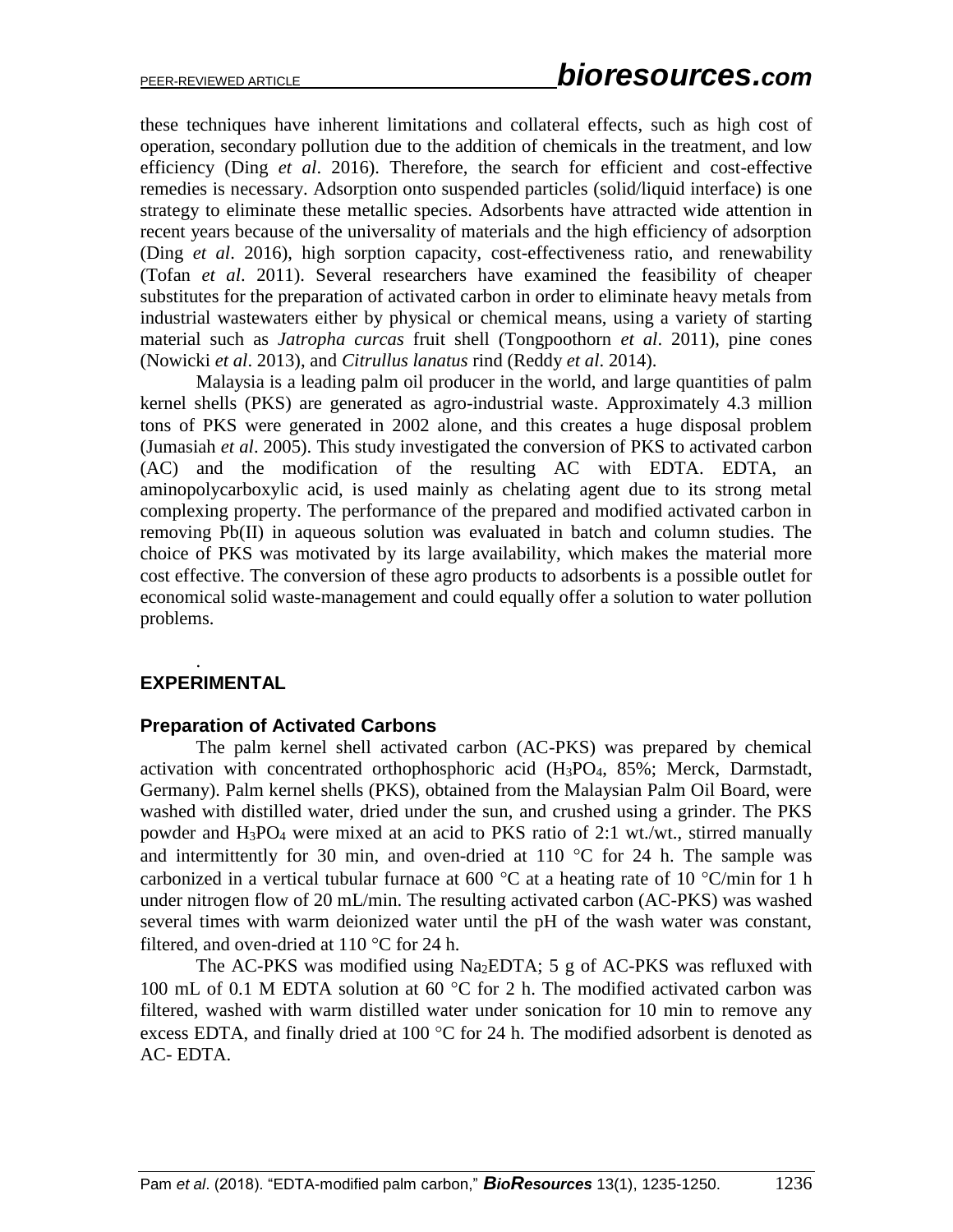#### **Characterization of Adsorbents**

The specific surface area and porosity of the ACs were determined from nitrogen adsorption desorption isotherm (Quantachrome Autosorb-1, Boynton Beach, FL, USA) using the Brunauer-Emmet-Teller (BET) and Barrett-Joyner-Halenda (BJH) methods, respectively. The pH of the point of zero charge (pHpzc) of the ACs was measured using the pH drift method (Wang *et al*. 2008; Wang and Li 2013).

## **Batch Adsorption Studies**

The stock solution for Pb(II) (1000 mg/L) was prepared by dissolving 1.598 g of lead nitrate (Fisher Scientific, Pittsburgh, PA, USA) into 1000 mL of ultrapure water. The working solution was prepared by diluting the stock solution to desired concentrations.

Batch adsorption experiments were performed to assess the metal removal proficiency of the prepared adsorbents. In a typical experiment, a known mass of the adsorbent was introduced into a series of Erlenmeyer flasks containing 250 mL of 100 mg/L Pb(II) solution. The flasks were shaken at 160 rpm at room temperature for 2 h. At specific time intervals, an aliquot of sample was withdrawn and the concentration of the Pb(II) ions was determined using atomic adsorption spectrophotometer (Thermo Scientific-S series, Waltham, MA, USA). Percentage removal (%) and amount of Pb(II) ions adsorbed  $(q_t)$  were computed as follows,

$$
q_t = \frac{(C_0 - C_e)V}{M} \tag{1}
$$

$$
Removal( %) = \frac{(C_0 - C_e)}{C_0} \times 100 \tag{2}
$$

where  $C_0$  and  $C_e$  represent the initial and equilibrium concentrations (mg/L), *V* is the volume of solution used, and *M* is the weight of adsorbent (g).

The adsorption of Pb(II) onto AC-PKS and AC-EDTA as a function of contact time, adsorbent dosage, initial Pb(II) concentration, initial solution pH and temperature were investigated. The effect of sorbent dose on the equilibrium uptake of Pb(II) was investigated with adsorbent masses of 0.1 to 0.95 g. Effect of initial concentration was studied using individual metal solution of 50 to 150 mg/L Pb. Metal solutions were adjusted to different pH values (1 to 5) with either 0.1 M NaOH or 0.1 M HCl using a pH meter. The effect of temperature on the adsorption capacity of the adsorbents was investigated in a range of 25  $\degree$ C to 60  $\degree$ C in a temperature controlled water bath under optimal conditions. All adsorption experiments were performed in triplicate.

# **Fixed-Bed Adsorption Studies**

Glass columns of 2 cm internal diameter were used in fixed bed experiments. AC-EDTA was packed with different bed heights (2.5 and 4.3 cm) in the column with a layer of glass wool and acid wash sand at the bottom. The Pb(II) solution with initial concentration of 150 mg/L was pumped through the packed column in a down-flow mode with the aid of a peristaltic pump at two different flow rates of 10 and 15 mL/min. The effluent samples were collected at regular intervals and analyzed. The column studies were terminated when the column reached exhaustion.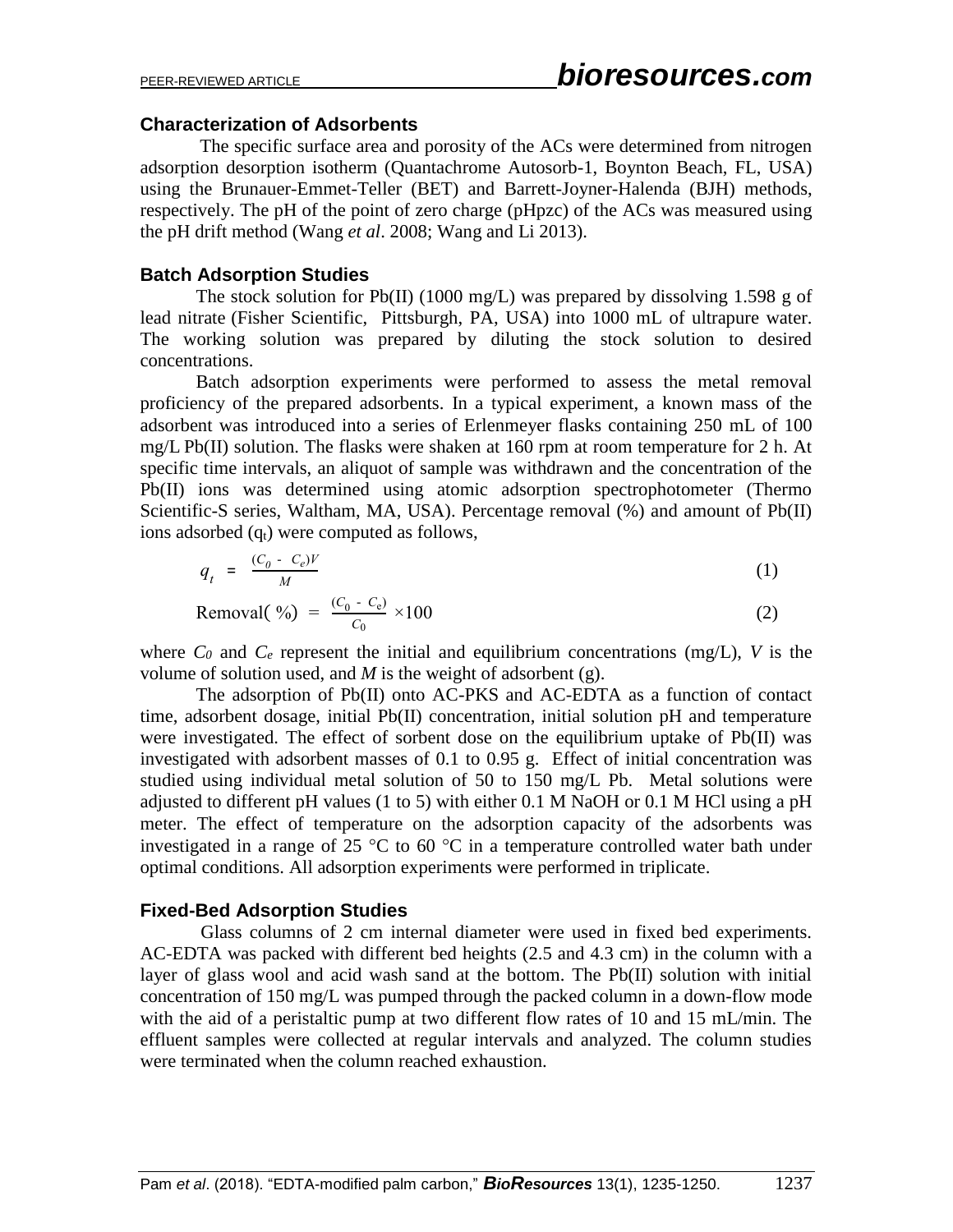# **RESULTS AND DISCUSSION**

#### **Physicochemical Characterization of AC-PKS and AC-EDTA**

The shape of the adsorption isotherm of AC-PKS and AC-EDTA is depicted in Fig. 1 (a). For AC-PKS, a Type IV (a) isotherm and a slight hysteresis loop of type H4 according to IUPAC 2015 classification isotherm (Thommes *et al*. 2015) was noticeable.

The H4 hysteresis loop is associated with micro-mesoporous materials and the pronounced uptake at the low *P*/*P*<sup>o</sup> probably arises from the micropore filling. After modification, a Type I (a) isotherm was observed for AC-EDTA with a decreased adsorption of  $N_2$  at high pressure. This isotherm is related to microporous solids with comparatively small external surfaces. The steep uptake at very low  $P/P<sub>o</sub>$  is due to enhanced adsorbate/adsorbent interaction in the narrow micropores (Thommes *et al*. 2015), which could be attributed to additional oxygen group introduced on the surface of the adsorbent from the EDTA.

The pore size distributions of AC-PKS and AC-EDTA shown in Fig. 1(b) revealed that the adsorbents were microporous, with average micropore size in the range of 1.53 to 1.71 nm. The BET surface areas and pore structures for AC-PKS and AC-EDTA are presented in Table 1. The BET surface areas and the pore volumes of AC-EDTA was considerably lower than that of AC-PKS, which could be due to the blockage of internal porosity induced by the formation of new functional groups at the mouth of the pores upon EDTA modification.

The point of zero-charge of the activated carbons, as presented in Fig. 2, was estimated to be 3.5 to 4.0. This result indicated that the surface of the adsorbents was acidic, and the introduction of EDTA did not significantly change the surface properties AC-PKS. It is expected that the adsorbent surface would be positively charged at pH below 3.9 and negatively charged at pH above 3.9.



Fig. 1. (a) N<sub>2</sub> adsorption isotherm and (b) pore size distribution for AC-PKS and AC-EDTA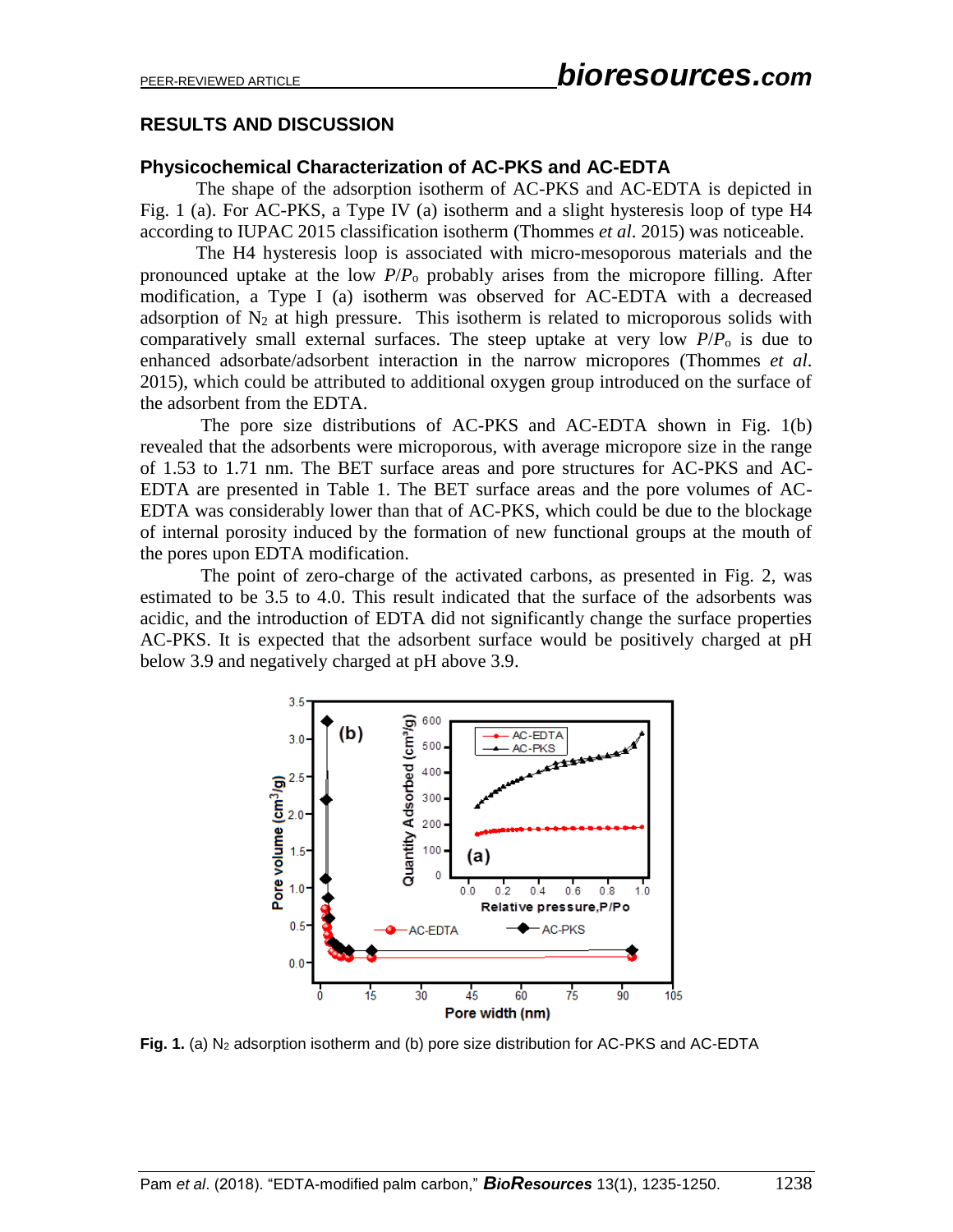| Sample  | $S_{\text{BET}}$<br>(m <sup>2</sup> /g) | Micropore Size<br>$(V_{\text{mic}}, \text{cm}^3/\text{g})$ | Micropore Surface Area<br>$(S_{\text{mic}}, m^2/g)$ |
|---------|-----------------------------------------|------------------------------------------------------------|-----------------------------------------------------|
| AC-PKS  | 1559.9                                  | 1.71                                                       | 139.74                                              |
| AC-EDTA | 1100.7                                  | 1.53                                                       | 172.04                                              |

|  |  |  |  | Table 1. Surface Area and Porosity of Activated Carbon |
|--|--|--|--|--------------------------------------------------------|
|--|--|--|--|--------------------------------------------------------|



**Fig. 2.** The pH pzc of activated carbons determined by the pH drift method

# **Batch Adsorption Studies**

#### *Effect of adsorbent dosage*

The capacity of any sorbent for a given initial concentration of an inorganic pollutant is governed by the adsorbent dosage, making it a vital parameter in the adsorption process. The removal efficiency of Pb(II) by AC-PKS and AC-EDTA (Fig. 3) increased with increasing adsorbent dosage and was attributed to the increase in the availability of sorption sites. However, the amount of Pb(II) adsorbed per unit mass of adsorbent at equilibrium (*q*e, mg/g) decreased with the same adsorbent dosage increment. This result was attributed to unsaturation of adsorption sites due to the decrease in the ratio of Pb(II) to sorption sites (Oyetade *et al*. 2016). Based on the intersection of the percentage removal and sorption capacity curves, 0.35 g of AC-PKS and 0.25 g AC-EDTA dosages were chosen for subsequent experiments, as they resulted in appreciable levels of Pb(II) percentage removal and sorption capacity.

#### *Effect of initial Pb(II) concentration*

The adsorption of Pb(II) on activated carbons as a function of the initial Pb(II) concentration is shown in Fig. 4. The results showed that the adsorption capacity (mg/g) increased with increasing Pb(II) concentration. AC-EDTA showed a higher adsorption of Pb(II) than AC- PKS. The Pb removal increased rapidly in both adsorbents for the first 20 min due to the high availability of the sorption sites but then gradually decreased and reached a plateau as the surface sites became saturated and the adsorption equilibrium was obtained. The time taken to reach equilibrium was longer for AC-EDTA, indicating more active sites were available on AC-EDTA.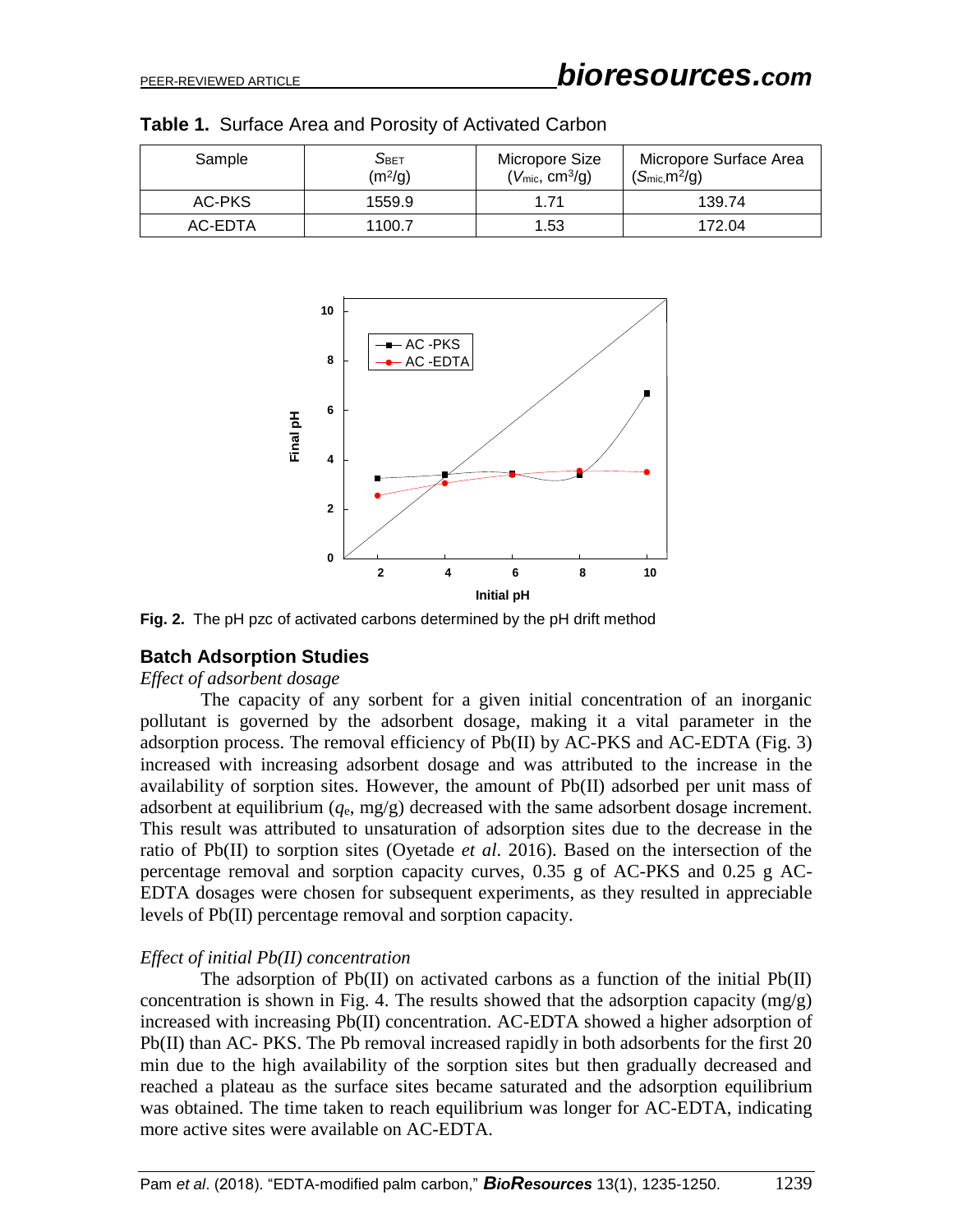With an increase in the initial concentration of Pb(II) solution from 50 to 150 mg/g, the extent of Pb(II) removal increased from 27 to 66.9 mg/g on AC-PKS and from 48 to 100.2 mg/g on AC-EDTA. This is because higher initial concentrations provide greater the driving force to overcome the resistance of Pb(II) ions between the aqueous and solid phase (Rafatullah *et al*. 2012). At low concentrations, the ratio of available surface to initial Pb(II) concentration was larger, so the removal became independent of initial concentrations, while in the case of higher concentrations, this ratio was low and the removal was dependent upon the initial concentration (Al-Othman *et al.* 2012).



**Fig. 3.** Effect of (a) AC-PKS and (b) AC-EDTA dose on the sorption capacity and removal efficiency of Pb(II) from aqueous solution (Pb(II) concentration = 100 mg/L)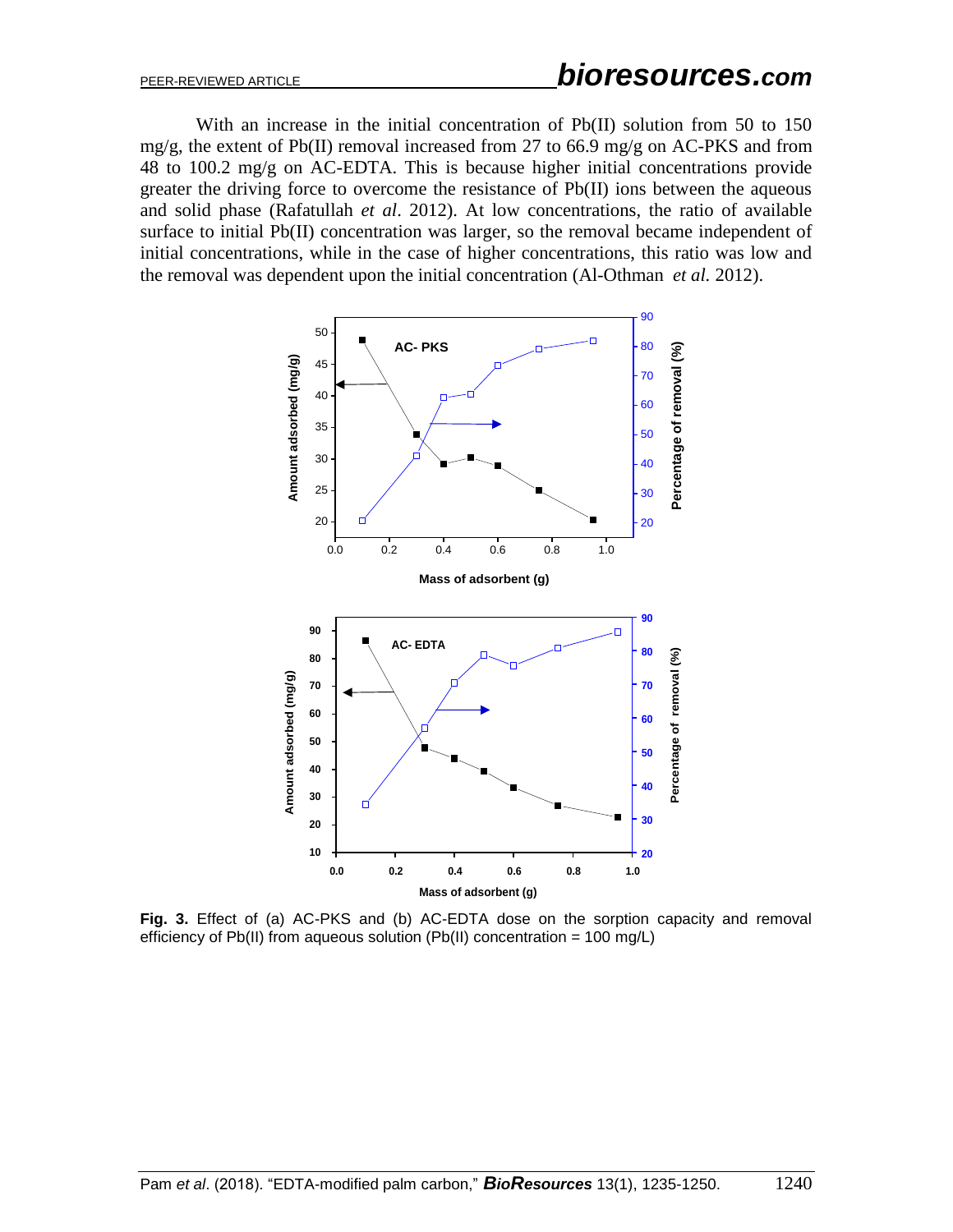

**Fig. 4.** Effect of time on adsorbed lead concentrations at different initial Pb(II) concentrations on (a) AC-PKS (0.35 g) (b) AC-EDTA (0.25 g)



**Fig. 5.** Effects of initial solution pH on Pb adsorption onto AC-PKS and AC-EDTA (Adsorbent dosage =  $0.35$  g AC-PKS and  $0.25$  g AC-EDTA; Pb (II) concentration =  $150$  mg/L)

#### *Effect of pH*

The dependence of metal uptake on pH has direct connotation to both the metal chemistry in the solution and the ionization state of the functional groups, which affects the availability of binding sites (Farghali *et al.* 2013). The effect of pH on adsorption Pb(II) onto AC, as illustrated in Fig. 5, showed that the removal efficiency increased with the increase of pH up to 4 but did not change significantly when increased to pH 5. The Pb(II) uptakes were found to be low at  $pH < 4.0$  because of the electrostatic repulsion between the cationic Pb(II) ions and the positively charged adsorbent surfaces. The abundant  $H^+$  ions could also be competing with  $Pb(II)$  ions for available binding sites. At pH 4, maximum amount of Pb(II) removed was 73.5 mg/g (68.6%) and 103.7 mg/g (69.1%) AC-PKS and AC-EDTA, respectively, which can be attributed to the electrostatic attraction between the negatively charged surface of the adsorbents and Pb(II) ions.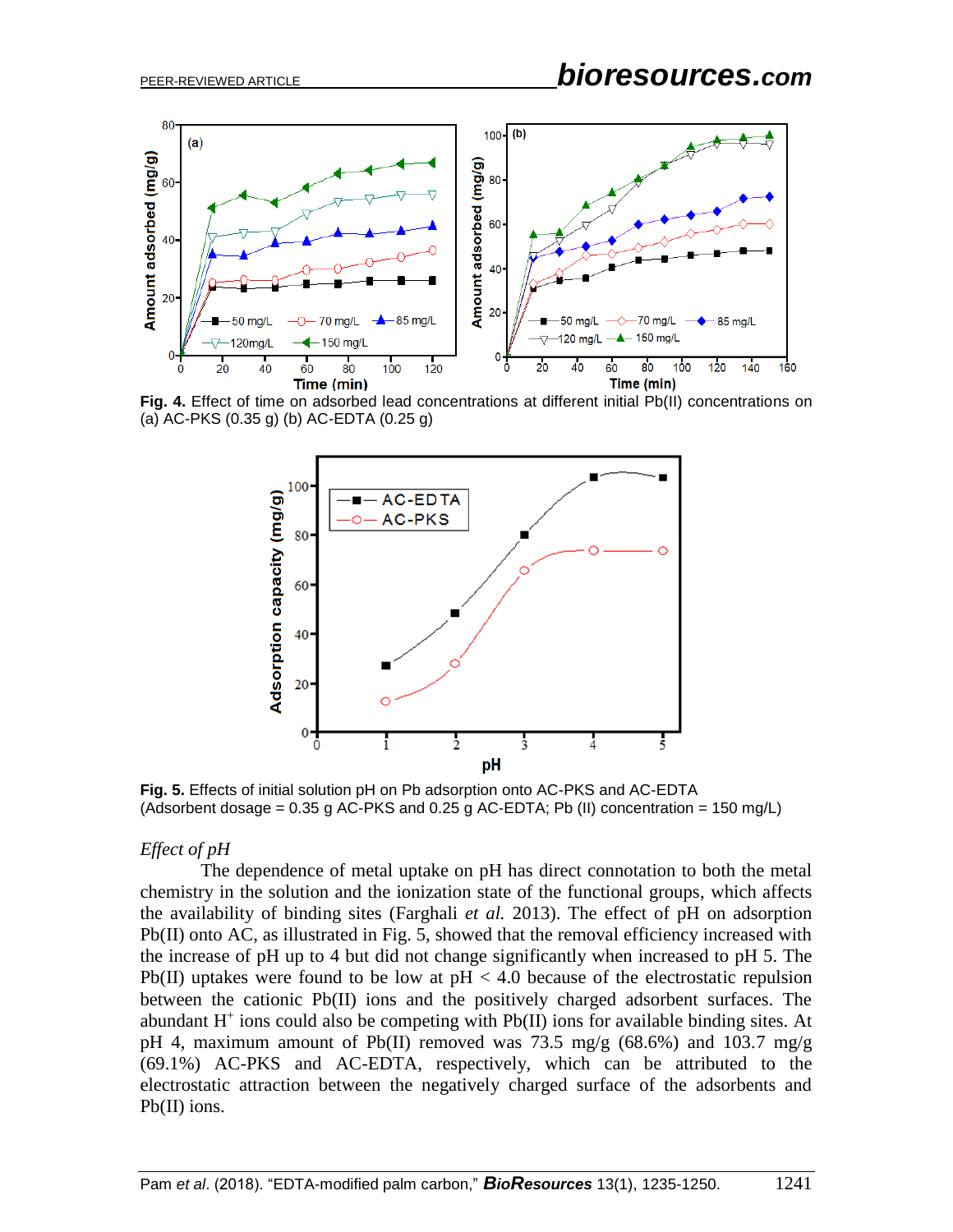Overall, the adsorption of Pb(II) on AC-EDTA is higher than that of AC-PKS although it possess lower surface area. The enhancement in the Pb(II) adsorption was attributed to the presence of carboxyl group of EDTA that is capable of capturing the Pb(II) ions via surface complexation process.

## **Adsorption Isotherm, Kinetics, and Thermodynamics**

Langmuir and Freundlich isotherms are the most common isotherm models used for describing adsorption characteristics of the adsorbents. These two adsorption isotherms were employed to investigate the interaction between the equilibrium concentration of Pb(II) and its uptake on AC-PKS and AC-EDTA. As shown in Table 2 the adsorption data fitted the Langmuir isotherm model, as the correlation coefficient for both activated carbons is close to unity, suggesting uniform and non-interacting sites of adsorption.

The comparative maximum adsorption capacity of Pb (II) ions on AC-EDTA with previously reported adsorbents is given in Table 3. The results revealed AC-PKS and AC-EDTA as promising adsorbents, with the adsorption capacity higher than other activated carbon produced from agriculture wastes for alleviation Pb (II) from aqueous solution. The superior performance of the AC-PKS shown in this work may be due to the use of phosphoric acid in the preparation of activated carbon. Phosphoric acid has been reported to produce activated carbon high degree of intrinsic pore structure with high percentage of micropores and mesopores (Rafatullah et al., 2012; Patnukao and Pavasant 2008). This could be responsible for the increase in homogenous adsorptions sites with an ideal microstructure cross-section for enhanced Pb(II) uptake.

|            |                                  | Langmuir Isotherm |        | Freundlich Isotherm |       |        |
|------------|----------------------------------|-------------------|--------|---------------------|-------|--------|
| Adsorbents | $Q_{\text{max}}$<br>$(mgg^{-1})$ | Kı                | $R^2$  | ΚF                  |       | $R^2$  |
| AC-PKS     | 80.6                             | 1.209             | 0.9805 | 1.256               | 2.271 | 0.9559 |
| AC-EDTA    | 104                              | 0.260             | 0.9982 | 1.341               | 4.664 | 0.9673 |

**Table 2.** Langmuir and Freundlich Isotherm Constants and Correlation Coefficients for Pb(II) Adsorption onto AC-PKS and AC-EDT

|  | <b>Table 3.</b> Comparison of Maximum Adsorption Capacities $(Q_{max})$ of Pb(II) lons by |  |  |  |
|--|-------------------------------------------------------------------------------------------|--|--|--|
|  | Activated Carbon Prepared from Different Sources                                          |  |  |  |

| Adsorbent                    | Maximum Adsorption<br>Capacity, $Q_{max}$ (mg/g) | References                               |
|------------------------------|--------------------------------------------------|------------------------------------------|
| Palm kernel shell (AC-PKS)   | 80.6                                             | This study                               |
| AC-EDTA                      | 104                                              | This study                               |
| Coconut shell AC             | 26.5                                             | Sekar et al. 2004                        |
| Coconut shell AC             | $26.1 - 49.9$                                    | Sharaf El-Deen & Sharaf El-<br>Deen 2016 |
| Tamarind wood AC             | 134.2                                            | Singh et al. 2008                        |
| Polygonum orientale Linn AC  | $50 - 75$                                        | Wang et al. 2010                         |
| Apricot stone AC             | 21.4                                             | Mouni et al. 2011                        |
| Raffia Palm fruit Epicarp AC | $28.0 - 66.4$                                    | Ghogomu et al. 2016                      |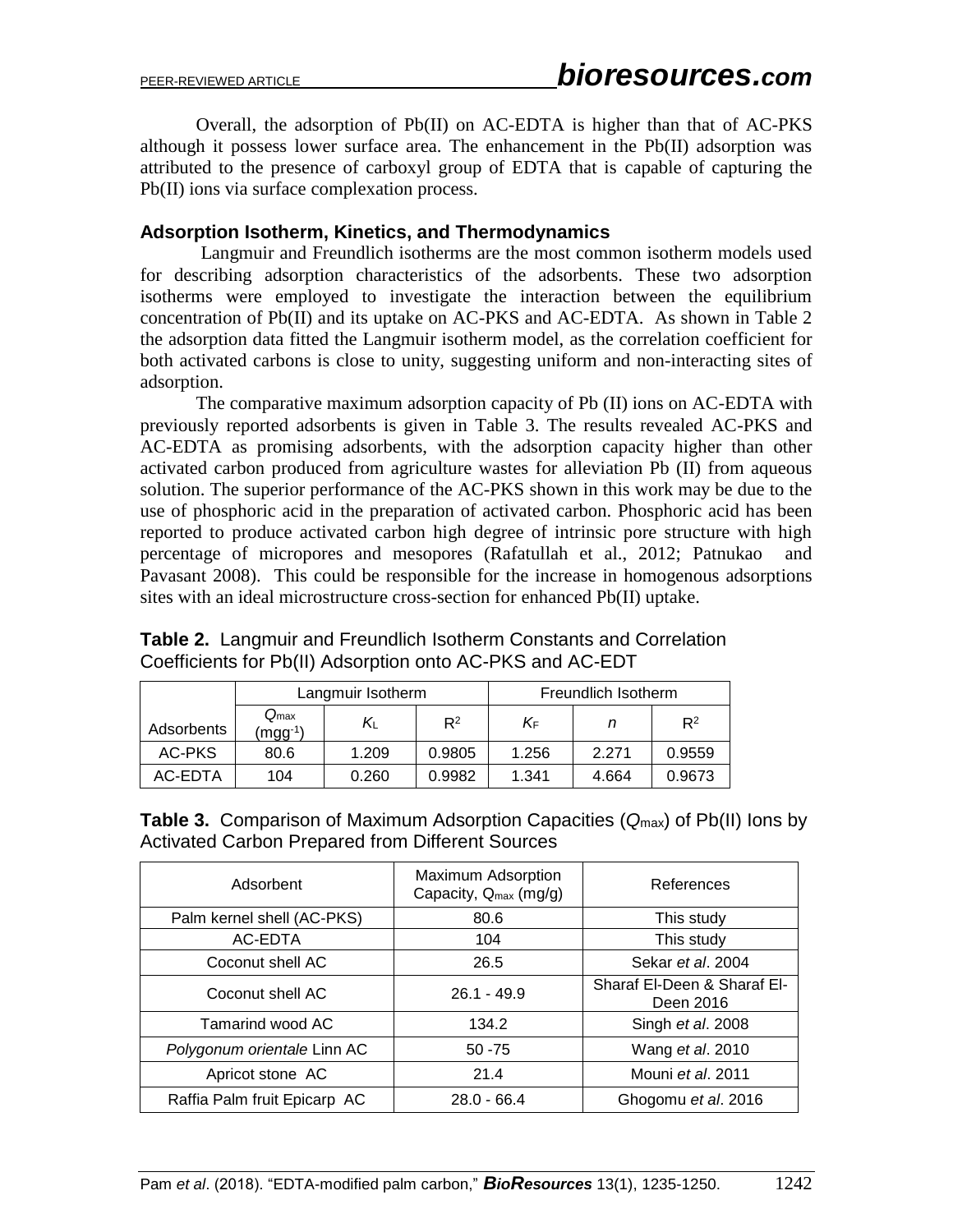To determine the adsorption mechanism of Pb(II), the experimental data were subjected to different kinetic models, which included the pseudo-first-order, pseudosecond-order and intraparticle diffusion. The linearized form of the pseudo-first-order and pseudo-second order are represented in Eqs. 3 and 4, respectively,

$$
\ln(q_e - q_t) = \ln q_e - k_l t \tag{3}
$$

$$
\frac{t}{q_{t}} = \frac{1}{k_2 q_{e}^2} + \frac{1}{q_{e}} t \tag{4}
$$

where  $k_1$  and  $k_2$  represents the rate constant for the pseudo-first and pseudo- secondorder, while  $q_e$  and  $q_t$  are amount of metal ions adsorbed at equilibrium and at any given time *t*, respectively. As shown in Table 4, the coefficient of determination values  $(R^2)$  of the pseudo-second-order kinetic model were close to unity for both adsorbents, and the *q<sup>e</sup>* experimental is close to the calculated  $q_e$ . Therefore, the pseudo-second order model appeared to be the best-fitting model for sorption process of Pb(II) on AC-PKS and AC-EDTA. This result suggested that the adsorption process is governed by the availability of the active adsorption sites rather than the concentration of Pb(II) in the bulk solution (Arshadi *et al*. 2014).

The diffusion mechanism for the sorption of Pb(II) onto AC-PKS and AC-EDTA was evaluated using the intraparticle diffusion model. The rate of intraparticle diffusion is a function of  $t^{1/2}$  and the linearized form is represented in Eq. 5,

$$
Q_t = K_d t^{1/2} + C \tag{5}
$$

where  $K_d$  is the intraparticle diffusion rate constant (mg/g min<sup>1/2</sup>) and C is the intercept.

**Table 4.** Pseudo-First Order and Pseudo-Second Order Constants for Pb(II) Adsorption

|           |                      | Pseudo-first order    |                            |        |                       | Pseudo-second order             |        |
|-----------|----------------------|-----------------------|----------------------------|--------|-----------------------|---------------------------------|--------|
| Adsorbent | $q_e$ exp.<br>(mg/g) | $q_e$ calc.<br>(mg/g) | K1<br>(min <sup>-1</sup> ) | $R^2$  | $Q_e$ calc.<br>(mg/g) | $(q \text{ mg}^1 \text{min}^1)$ | $R^2$  |
| AC-PKS    | 56.0                 | 70                    | 0.014                      | 0.9540 | 64.9                  | 0.00101                         | 0.9847 |
| AC-EDTA   | 96.4                 | 1.54                  | 0.0268                     | 0.9117 | 125                   | 0.0002                          | 0.9835 |

The plot for the intraparticle diffusion model for AC-PKS and AC-EDTA (Fig. 6(a-b)) showed multi-linearity with three different stages. The first stage corresponds to faster migration of Pb(II) towards AC-PKS and AC-EDTA surfaces *via* film diffusion. The second stage relates to the gradual uptake of Pb(II) through intraparticle diffusion, while the third stage defines the final equilibrium portion where the intraparticle diffusion began to slow down. The straight line did not pass through the origin of the plot, which confirmed that the film diffusion as well as intraparticle diffusion occurred concurrently during the Pb(II) sorption on AC-CA and AC-EDTA.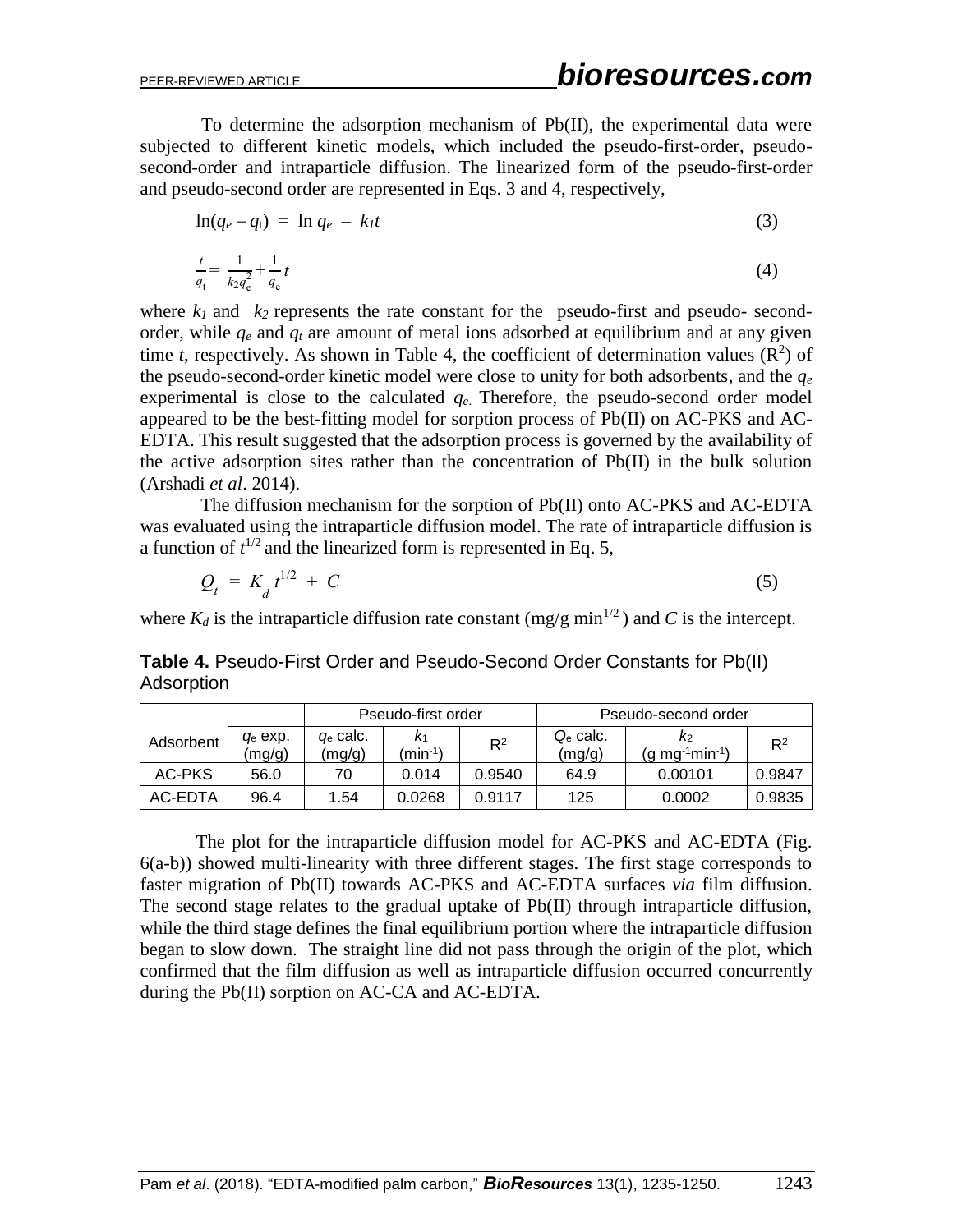

**Fig. 6.** The intraparticle kinetic modeling for Pb adsorption on to (a) AC-PKS and (b) AC-EDTA for different initial concentrations of Pb (Initial  $pH = 5$ ; dosage = 0.35g AC-PKS and 0.25 g AC-EDTA)

Figure 7 shows the effect of temperature on adsorption of Pb onto AC-PKS and AC-EDTA. When the temperature was increased from 25  $\degree$ C to 50  $\degree$ C, the adsorption capacity increased from 80 to 91.5 mg/g (AC-CA) and 98.6 to 107.2 mg/g (AC-EDTA). However, the sorption capacity slightly decreased to 90.9 mg/g and 107.2 mg/g, respectively, over 50  $\degree$ C. It is likely that the temperature was high enough to cause a higher rate of desorption than that of adsorption. To that effect, the determination of thermodynamic parameters was limited to an adsorption temperature of 50  $^{\circ}$ C.

The change in free energy ( $\Delta G^{\circ}$ ), enthalpy  $\Delta H^{\circ}$ , and entropy  $\Delta S^{\circ}$  associated with the adsorption process were calculated with Eqs. 6, 7, and 8.  $\Delta H^{\circ}$  and  $\Delta S^{\circ}$  were calculated from Vant Hoff's equation (Eqs. 7 and 8),

$$
\Delta G^o = -RT \ln K_C \tag{6}
$$

$$
\ln K_C = \left(\frac{\Delta S}{R}\right) - \left(\frac{\Delta H}{R}\right)\frac{1}{T}
$$
\n(7)

$$
K_C = C_{\text{Ae}} / C_{\text{Se}} \tag{8}
$$

where  $K_C$  is the equilibrium constant,  $C_{Ae}$  is the amount of adsorbate on the adsorbent (mg/L), *CSe* is the equilibrium concentration of adsorbate in the solution (mg/L), and *R* is the universal gas constant (8.314 J/ mol K).  $\Delta H^{\circ}$  and  $\Delta S^{\circ}$  were calculated from the slope and intercept of linear plot of ln *K<sup>C</sup> versus* 1/*T*.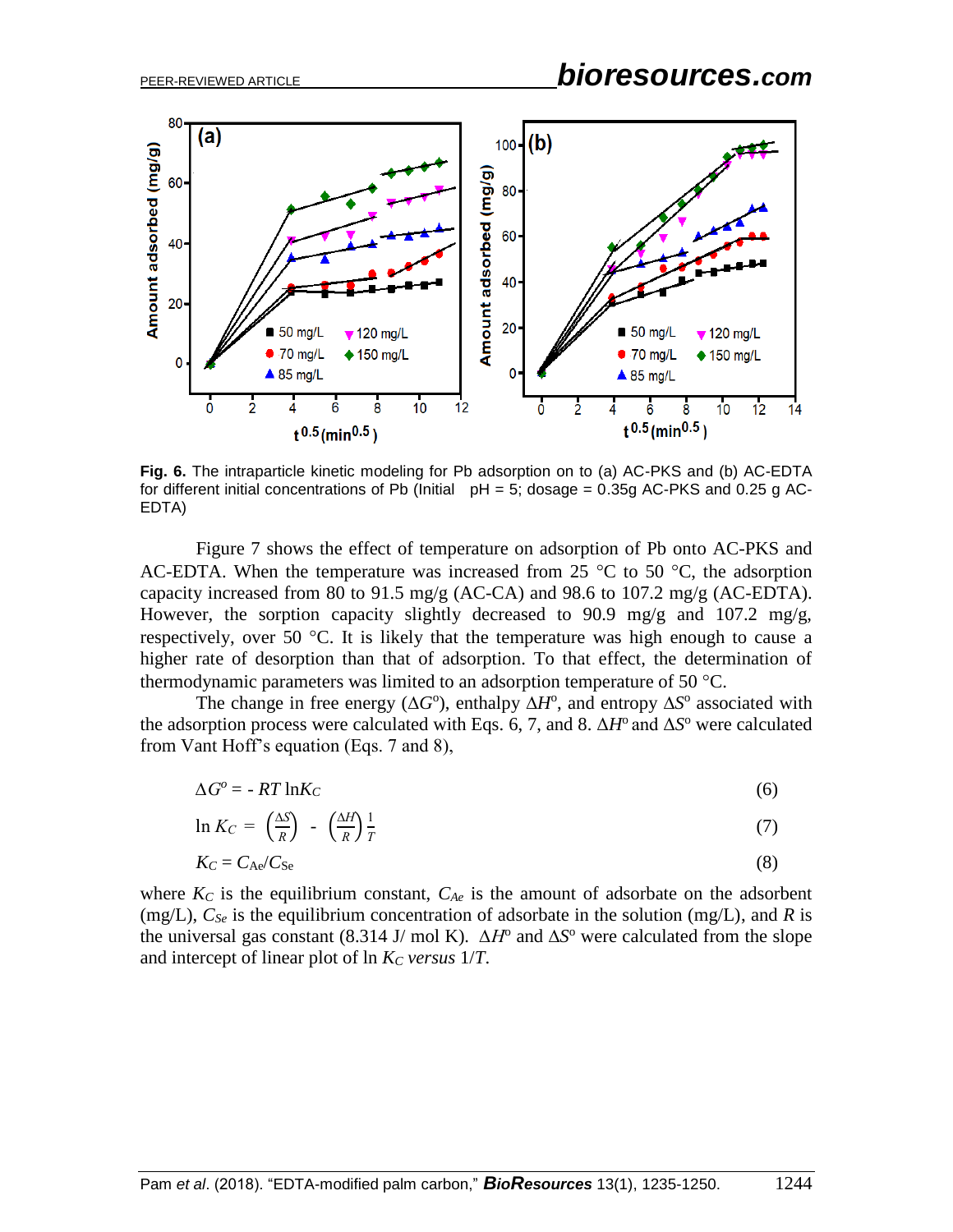

**Fig. 7.** Effect of temperature on Pb(II) adsorption on (a) AC-PKS (b) AC-EDTA  $(\text{pH} = 4; \text{Dosage} = 0.35 \text{ g AC-PKS}$  and 0.25 g AC-EDTA and Pb (II) Co = 150 mg/L)

**Table 5.** Thermodynamic Parameters for the Adsorption of Pb(II) on AC-PKS and AC-EDTA at Various Temperatures

|             | <b>AC-PKS</b> |      |                              |                              |                        |             | <b>AC-EDTA</b> |                              |                              |                        |
|-------------|---------------|------|------------------------------|------------------------------|------------------------|-------------|----------------|------------------------------|------------------------------|------------------------|
| Temp<br>(K) | Q<br>(mg/g)   | lnK  | $\Delta G^{\circ}$<br>kJ/mol | $\Delta S^{\circ}$<br>J/Kmol | $\Delta H^0$<br>kJ/mol | Q<br>(mg/g) | lnK            | $\Delta G^{\circ}$<br>kJ/mol | $\Delta S^{\circ}$<br>J/Kmol | $\Delta H^0$<br>kJ/mol |
| 298         | 80            | 1.00 | $-2.478$                     |                              |                        | 98.6        | 0.42           | $-1.041$                     |                              |                        |
| 308         | 84.4          | 1.28 | $-3.278$                     |                              |                        | 98.8        | 0.66           | $-1.690$                     |                              |                        |
| 313         | 88.4          | 1.75 | - 4.55                       | 121.9                        | 33.9                   | 101.2       | 0.73           | $-1.899$                     | 82.5                         | 23.6                   |
| 323         | 91.5          | 2.02 | $-4.307$                     |                              |                        | 107.2       | 1.20           | $-3.223$                     |                              |                        |
| 333         | 90.9          | 1.85 | $-5.010$                     |                              |                        | 103.4       | 0.80           | $-2.214$                     |                              |                        |

The calculated  $\Delta G^{\circ}$ ,  $\Delta H^{\circ}$ , and  $\Delta S^{\circ}$  are presented in Table 5. With increasing temperature, the ∆*G*<sup>o</sup> value became more negative, indicating the increase in the degree of spontaneity. This effect was attributed to the increase in the mobility and diffusion of the ions into the pore sites of the adsorbent. The positive value of ∆*H*<sup>o</sup> confirmed the endothermic nature of adsorption process.

# **Fixed-Bed Study**

#### *Analysis of breakthrough experimental data*

The performance of a packed bed is described through the concept of the breakthrough curve, an important characteristic for determining and evaluating the sorbents for continuous treatment of the metal-laden effluents on an industrial scale operation. The breakthrough time  $(t_b)$  and the exhaustion time  $(t_e)$  shows the time at which the outlet Pb concentration reached 50% and exceeded 95% of the inlet Pb concentration (initial concentration), respectively.

The total amount of  $Pb(II)$  introduced into the column  $(M_{total})$  and the total quantity of metal adsorbed in the column  $(Q_{total})$  for a given feed concentration  $(C_o)$  and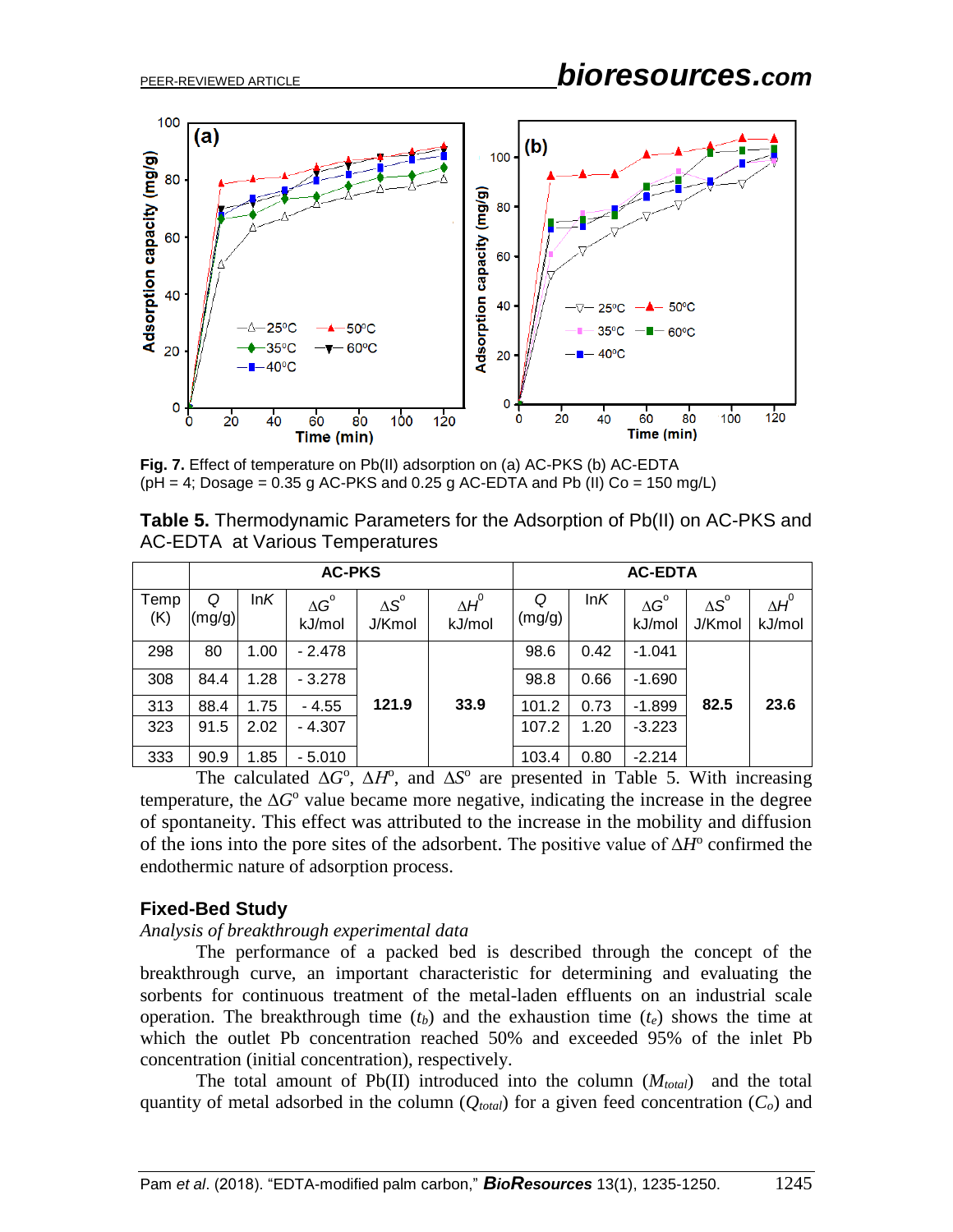flow rate (*F*) can be calculated from the following equations (Nethaji *et al*. 2013; Sukumar *et al*. 2017),

$$
M_{total} = \frac{C_0 \times F \times t_e}{1000} \tag{9}
$$

$$
Q_{total} = \frac{F}{1000} \int_{t=0}^{t=t_{total}} (C_o - C_t) dt
$$
 (10)

where  $(C_o - C_t)$  is the amount of adsorbed metal ion and *F* the flow rate (mL/min), calculated through dividing the effluent volume ( $V_{\text{eff}}$ , mL) by the total time ( $t$  *total*, min). The total % removal can be calculated using Eq. 11.

$$
Total Pb(II) removal (%) = \frac{Q_{total}}{M_{total}} \times 100
$$
 (11)

The equilibrium uptake capacity  $(Q_e, mg/g)$  of the AC-EDTA is determined by Eq. 12.

$$
Q_e = \frac{Q_{total}}{M} \tag{12}
$$

The mass transfer zone, where the adsorption happens, is calculated as follows,

$$
MTZ = L \frac{t_e - t_b}{t_e} \tag{13}
$$

where  $L$  is the adsorbent bed height (cm),  $t_b$  is the time required to attach the breakthrough point (min), and  $t_e$  is the time required for completion (min) of the adsorption.

The effect of the feed flow rate on the adsorption of Pb on AC- EDTA was depicted in Fig. 8(a). The breakthrough curves for the fast flow rate showed relatively early  $t<sub>b</sub>$  and  $t<sub>e</sub>$ , consequently resulting in less adsorption capacity. This may be due to the insufficient residence time for the Pb(II) ions within the bed and the limited diffusivity of the solute into the adsorptive sites or pores of the AC-EDTA (Muthusamy and Venkatachalam 2015). Longer residence time was observed in lower flow rates with high adsorption capacity.

Figure 8(b) shows the effect bed height had on the adsorption performance of AC-EDTA. The s-shape and the gradient of plotted breakthrough curves for the two heights vary slightly. The *t*<sup>b</sup> and *t*<sup>e</sup> values also increased as the bed depth increased, which led to higher adsorption capacity of Pb(II) on AC-EDTA (Table 6). This was attributed to longer mass transfer zone (Chowdhury *et al.* 2013), and the availability of more adsorption sites thereby resulting in an extended breakthrough time.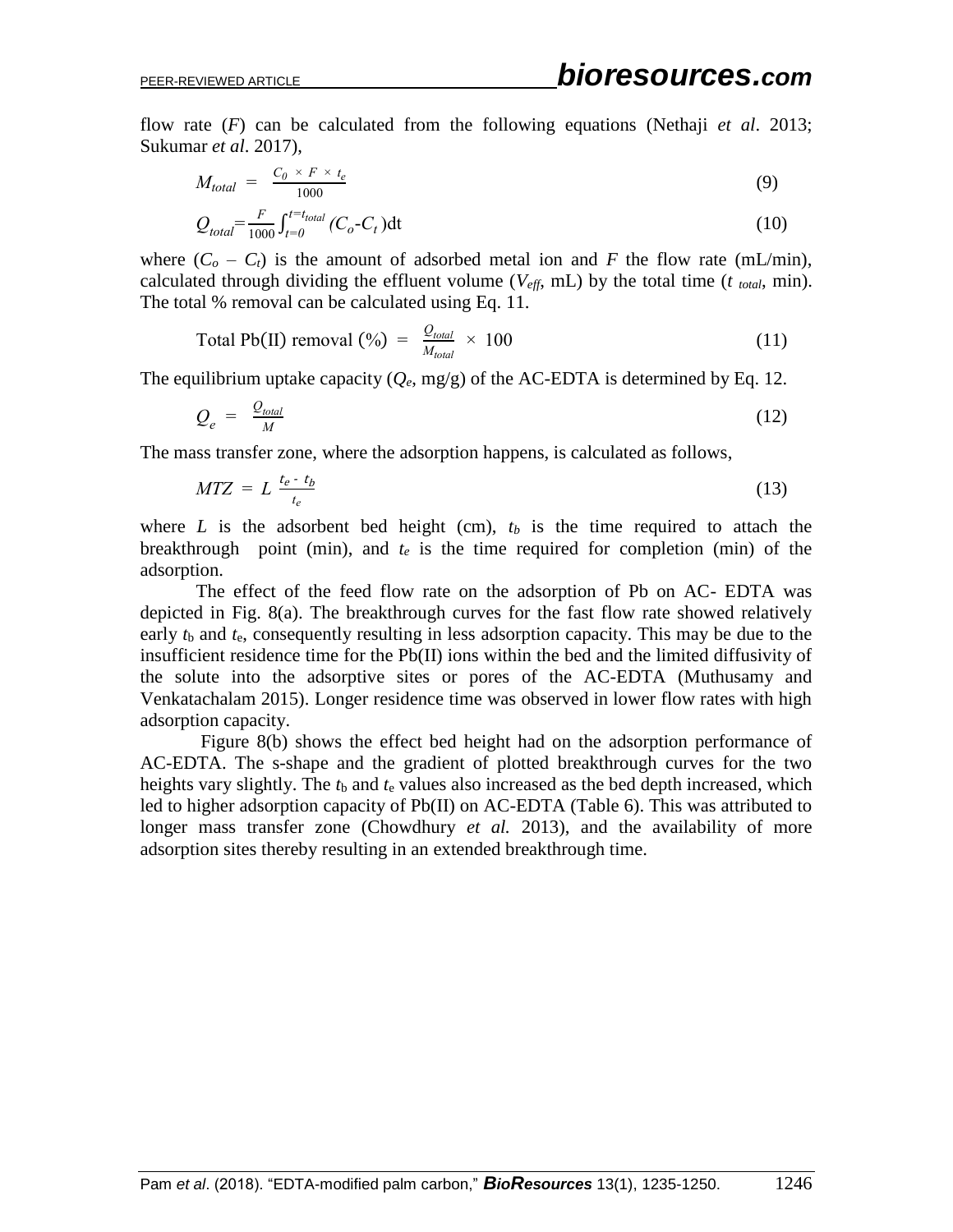

**Fig. 8.** Breakthrough curves for adsorption by Pb(II) onto AC-EDTA at (a) different flow rates  $(Pb(II) = 150 \text{ mg/L}$ ; Bed height = 2.5 cm) and (b) bed height (flow rate = 10 mL/min)

| <b>Column Condition</b> |                      |                       |             |                  | <b>Breakthrough Analysis</b> |             |                    |
|-------------------------|----------------------|-----------------------|-------------|------------------|------------------------------|-------------|--------------------|
| $C_{\circ}$<br>(mg/L)   | Bed<br>height<br>(cm | Flow rate<br>(mL/min) | th<br>(min) | Uptake<br>(mg/g) | Pb(II) removal<br>(%)        | te<br>(min) | <b>MTZ</b><br>(cm) |
| 150                     | 4.3                  | 10                    | 600         | 154.8            | 93.4                         | 1105        | 2.59               |
| 150                     | 2.5                  | 10                    | 400         | 98.8             | 93.4                         | 750         | 1.68               |
| 150                     | 2.5                  | 15                    | 199         | 90.4             | 93.3                         | 430         | 1.78               |

**Table 6.** Breakthrough Parameters for Pb(II) Adsorption on to AC-EDTA

# **CONCLUSIONS**

- 1. Activated carbon prepared from palm kernel shells was successfully modified with EDTA.
- 2. The surface modification of AC-PKS resulted in a decrease in surface area and porosity of the activated carbon.
- 3. Adsorption of Pb(II) on AC-PKS and AC-EDTA followed Langmuir adsorption isotherm models pseudo-second order kinetic model.
- 4. The AC-EDTA showed higher adsorption capacity than the AC-PKS.
- 5. The optimum conditions for batch adsorption were 0.25 g AC-EDTA, 150 mg/L of Pb(II) solution, and pH 4.

# **ACKNOWLEDGMENTS**

The first author gratefully acknowledges Federal University Lokoja, Nigeria, for the study leave granted to carry out this research and TETFUND for the financial support.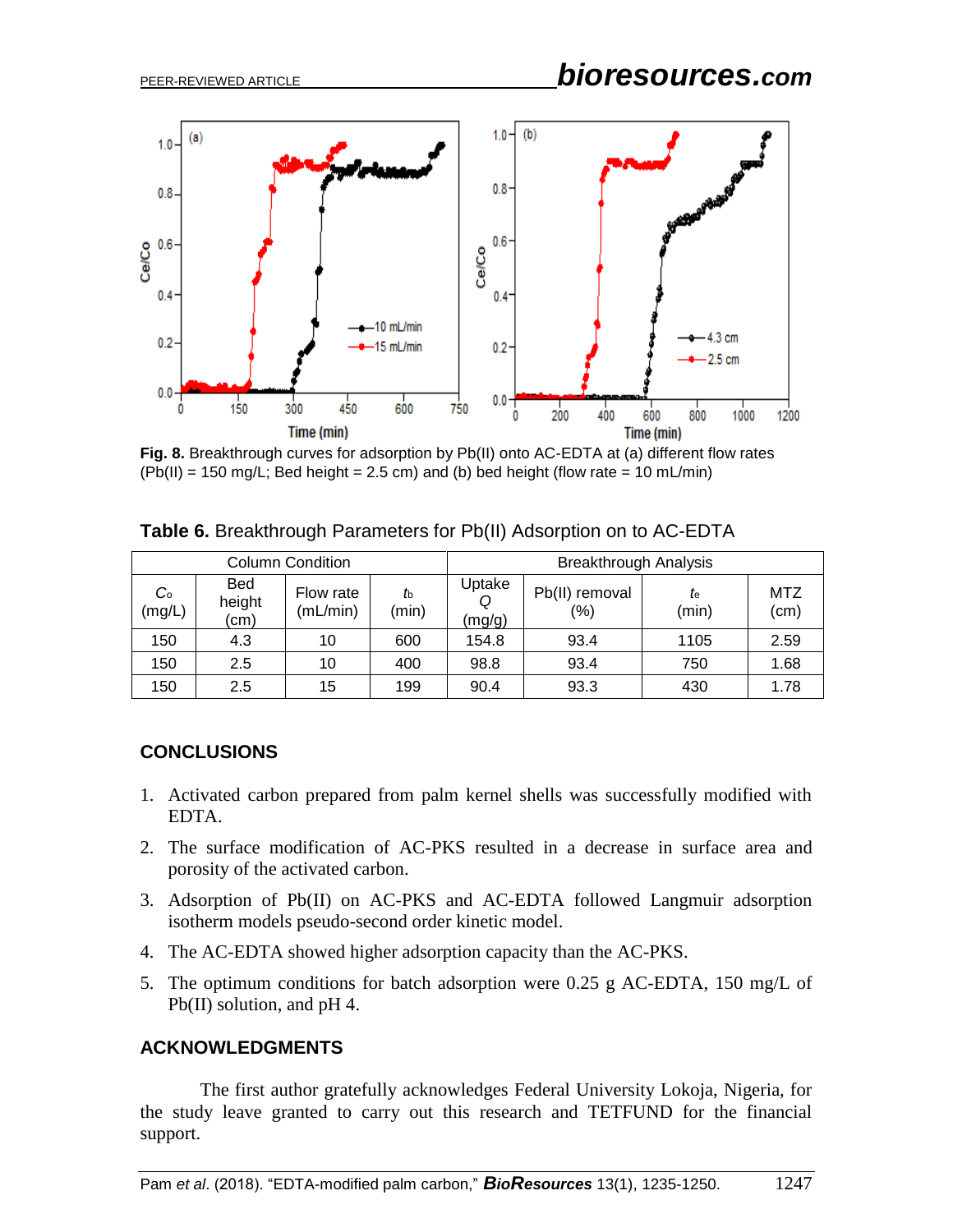# **REFERENCES CITED**

- Al-Othman, Z. A., Ali, R ., and Naushad, M. (2012). "Hexavalent chromium removal from aqueous medium by activated carbon prepared from peanut shell: Adsorption kinetics , equilibrium and thermodynamic studies," *Chem. Eng. J.* 184, 238-247. DOI: 10.1016/j.cej.2012.01.048
- Arshadi, M., Amiri, M. J., and Mousavi, S. (2014). "Kinetic, equilibrium and thermodynamic investigations of Ni(II), Cd(II), Cu(II) and Co(II) adsorption on barley straw ash," *Water Resour. Ind*. 6, 1-17. DOI: 10.1016/j.wri.2014.06.001
- Biswas, S., and Mishra, U. (2015). "Continuous fixed-bed column study and adsorption modeling: Removal of lead ion from aqueous solution by charcoal originated from chemical carbonization of rubber wood sawdust," *Journal of Chemistry* 2015, Article ID 907379. DOI: 10.1155/2015/907379
- Chowdhury, Z. Z., Hamid, S. B. A., Das, R., Hasan, M. R., Zain, S. M., Khalid, K., and Uddin, M. N. (2013). "Preparation of carbonaceous adsorbents from lignocellulosic biomass and their use in removal of contaminants from aqueous solution," *BioResources 8*(4), 6523-6555. DOI: 10.15376/biores.8.4.6523-6555
- Ding, Y., Liu, Y., Liu, S., Li, Z., Tan, X., Huang, X., Zeng, G., Zhou, Y., Zheng, B., and Cai, X. (2016). "Competitive removal of Cd( II) and Pb( II ) by biochars produced from water hyacinths: performance and mechanism," *RSC Adv*. 6(7), 5223-5232. DOI: 10.1039/C5RA26248H
- Farghali, A. A., Bahgat, M., Enaiet Allah, A., and Khedr, M. H. (2013). "Adsorption of Pb(II) ions from aqueous solutions using copper oxide nanostructures," *Beni-Suef Univ. J. Basic Appl. Sci.* 2, 61-71. DOI: 10.1016/j.bjbas.2013.01.001
- Jumasiah, A., Chuah, T. G., Gimbon, J., Choong, T. S. Y., and Azni, I. (2005). "Adsorption of basic dye onto palm kernel shell activated carbon: Sorption equilibrium and kinetics studies," *Desalination* 186(1-3), 57-64. DOI: 10.1016/j.desal.2005.05.015
- Kampalanonwat, P., and Supaphol, P. (2014). "The study of competitive adsorption of heavy metal ions from aqueous solution by aminated polyacrylonitrile nanofiber mats," *Energy Procedia* 56, 142-151. DOI: 10.1016/j.egypro.2014.07.142
- Mohammadnezhad, G., Soltani, R., Abad, S., and Dinari, M. (2017). "A novel porous nanocomposite of aminated silica MCM-41 and nylon-6: Isotherm, kinetic, and thermodynamic studies on adsorption of Cu(II) and Cd(II)," *Journal of Applied Polymer Science* 134(40), 45383. DOI: 10.1002/app.45383
- Mouni, L., Merabet, D., Bouzaza, A., and Belkhiri, L. (2011). "Adsorption of Pb(II) from aqueous solutions using activated carbon developed from apricot stone," *Desalination*  276(1), 148-153. DOI: 10.1016/j.desal.2011.03.038
- Muthusamy, S., and Venkatachalam, S. (2015). "Advances single- and binary-metal systems onto a biodiesel," *RSC Adv*. 5(45), 45817-45826. DOI: 10.1039/C5RA05962C
- Nowicki, P., Kuszyńska, I., Przepiórski, J., and Pietrzak, R. (2013). "The effect of chemical activation method on properties of activated carbons obtained from pine cones," *Cent. Eur. J. Chem*. 11(1), 78-85. DOI: 10.2478/s11532-012-0140-0
- Oyetade, O. A., Nyamori, V. O., Martincigh, B. S., and Jonnalagadda, S. B. (2016). "Nitrogen-functionalised carbon nanotubes as a novel adsorbent for the removal of Cu(II) from aqueous solution," *RSC Adv*. 6(4), 2731-2745. DOI: 10.1039/c5ra23900a Patnukao, P., and Pavasant, P. (2008). "Activated carbon from Eucalyptus camaldulensis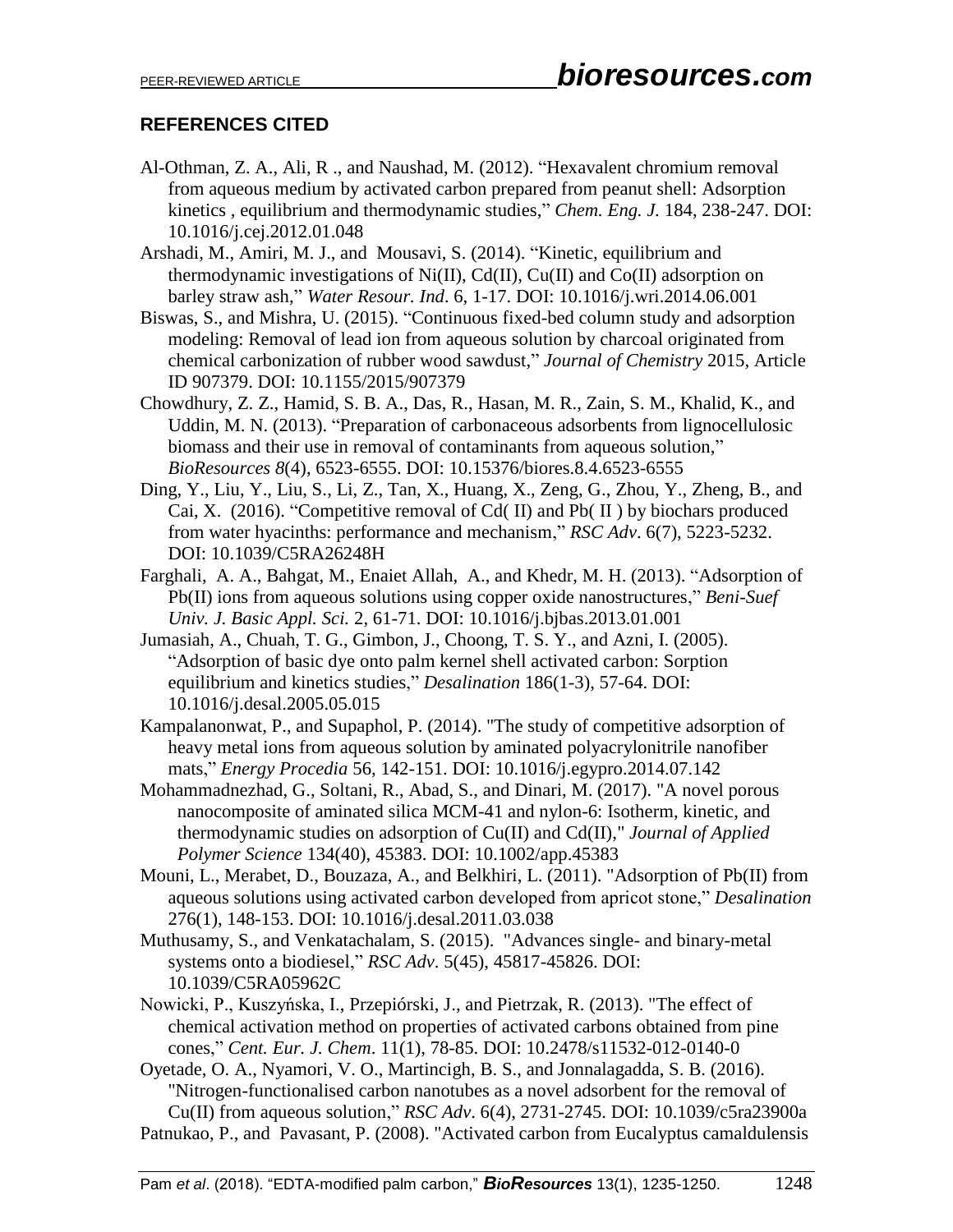Dehn bark using phosphoric acid activation," *Bioresource Technology* 99, 8540- 8543. DOI: 10.1016/j.biortech.2006.10.049

- Rafatullah, M., Sulaiman, O., Hashim, R., and Ahmad, A. (2012). "Removal of cadmium (II) from aqueous solutions by adsorption using meranti wood," *Wood Sci. Technol*. 46 (1-3), 221-241. DOI: 10.1007/s00226-010-0374-y
- Reddy, N. A., Lakshmipathy, R., and Sarada, N. C. (2014). "Application of *Citrullus lanatus* rind as biosorbent for removal of trivalent chromium from aqueous solution". *Alexandria Eng. J*. 53(2), 969-975. DOI: 10.1016/j.aej.2014.07.006
- Sekar, M., Sakthi, V., and Rengaraj, S. (2004). "Kinetics and equilibrium adsorption study of lead(II) onto activated carbon prepared from coconut shell," *J. Colloid Interface Sci.* 279(2), 307-313. DIO: 101016/j.jcis.2004.06.042
- Sharaf El-Deen, G. E., and Sharaf El-Deen, S. E. A. (2016). "Kinetic and isotherm studies for adsorption of Pb(II) from aqueous solution onto coconut shell activated carbon," *Desalin. Water Treat*. 57(59), 28910-28931. DOI: 10.1080/19443994.2016.1193825
- Singh, C. K., Sahu, J. N., Mahalik, K. K., Mohanty, C. R., Mohan, B. R., and Meikap, B. C. (2008). "Studies on the removal of Pb(II) from wastewater by activated carbon developed from Tamarind wood activated with sulphuric acid," *J. Hazard. Mater.* 153(1), 221-228. DOI: 10.1016/j.jhazmat.2007.08.043
- Sukumar, C., Janaki, V., Vijayaraghavan, K., Kamala-Kannan S., and Shanthi, K. (2017). "Removal of Cr(VI) using co-immobilized activated carbon and *Bacillus subtilis*: Fixed-bed column study,"*Clean Technol. Environ. Policy* 19(1), 251-258 DOI: 10.1007/s10098-016-1203-2
- Sulaymon, A. H., Mohammed, A. A., and Al-Musawi, T. J. (2013). "Competitive biosorption of lead, cadmium, copper, and arsenic ions using algae," *Environ. Sci. Pollut. Res*. 20(5), 3011-3023. DOI: 10.1007/s11356-012-1208-2
- Thommes, M., Kaneko, K., Neimark, A. V, Olivier, J. P., Rodriguez-reinoso, F., Rouquerol, J., and Sing, K. S. W. (2015). ''Physisorption of gases, with special reference to the evaluation of surface area and pore size distribution (IUPAC Technical Report)," *Pure Appl. Chem.* 87(9-10), 1051-1069. DOI: 10.1515/pac-2014- 1117
- Tofan, L., Paduraru, C., Volf, I., and Toma, O. (2011). "Waste of rapeseed from biodiesel production as a potential biosorbent for heavy metal ions," *BioResources* 6(4), 3727- 3741. DOI: 10.15376/biores.6.4.3727-3741
- Tongpoothorn, W., Sriuttha, M., Homchan, P., Chanthai, S., and Ruangviriyachai, C. (2011). "Preparation of activated carbon derived from Jatropha curcas fruit shell by simple thermo-chemical activation and characterization of their physico-chemical properties," *Chem. Eng. Res. Des*. 89, 335-340. DOI: 10.1016/j.cherd.2010.06.012
- Wang, L., Zhang, J., Zhao, R., Li, Y., Li, C., and Zhang, C. (2010). "Adsorption of Pb (II) on activated carbon prepared from *Polygonum orientale* Linn: Kinetics, isotherms, pH, and ionic strength studies," *Bioresource Technol.* 101(15), 5808-5814. DOI: 10.1016/j.biortech.2010.02.099
- Wang, L., and Li, J. (2013). "Removal of methylene blue from aqueous solution by adsorption onto crofton weed stalk," *BioResources* 8(2), 2521-2536. DOI: 10.15376/biores.8.2.2521-2536